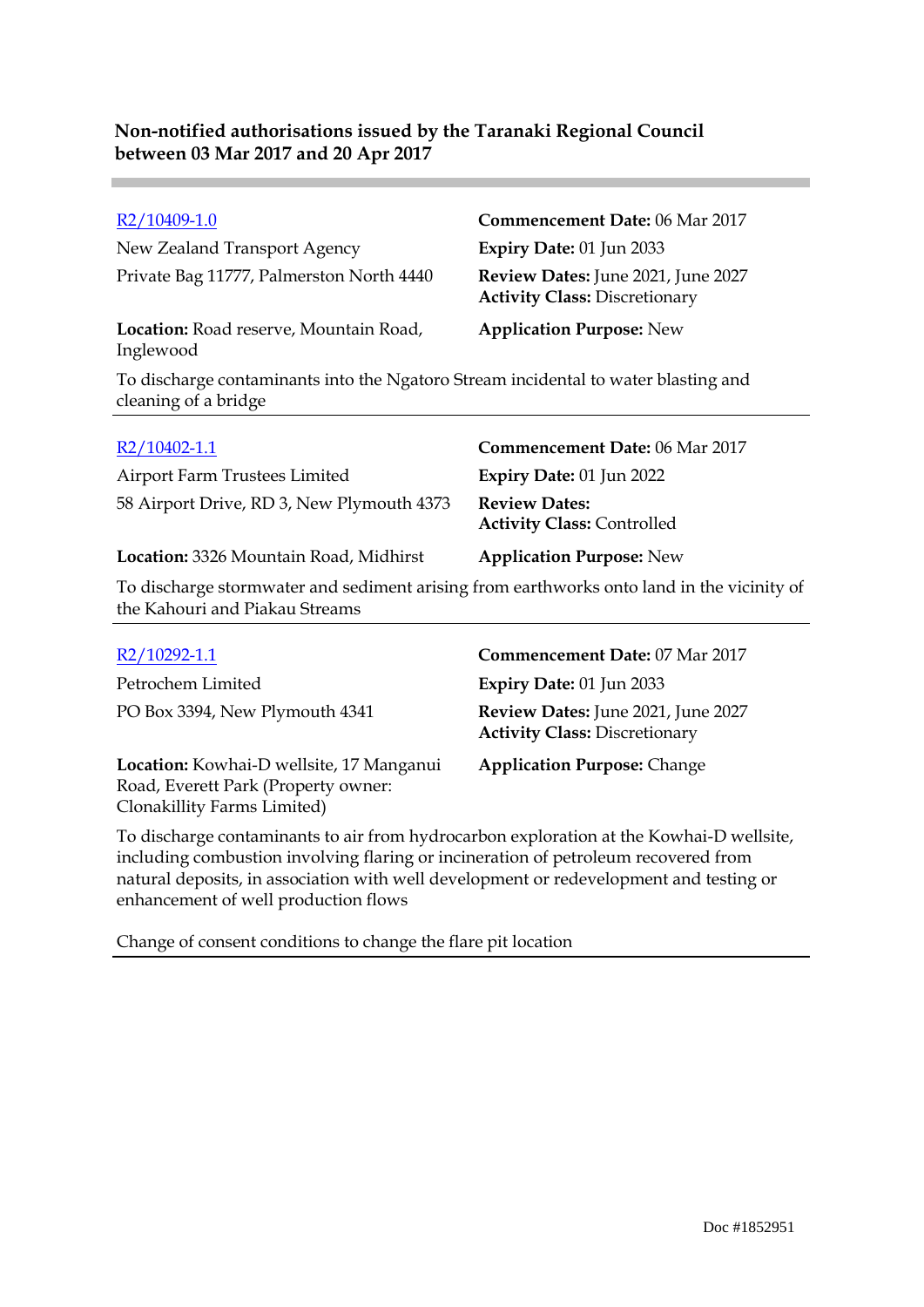| R2/10293-1.1                                                                    | Commencement Date: 07 Mar 2017                                             |
|---------------------------------------------------------------------------------|----------------------------------------------------------------------------|
| Petrochem Limited                                                               | <b>Expiry Date: 01 Jun 2033</b>                                            |
| PO Box 3394, New Plymouth 4341                                                  | Review Dates: June 2021, June 2027<br><b>Activity Class: Discretionary</b> |
| Location: Kowhai-D wellsite, 17 Manganui<br>Road, Everett Park (Property owner: | <b>Application Purpose: Change</b>                                         |

To discharge emissions to air associated with hydrocarbon producing wells at the Kowhai-D wellsite

Change of consent conditions to change the flare pit location

Clonakillity Farms Limited)

| $R2/0626-3.0$                           | Commencement Date: 07 Mar 2017                                                        |
|-----------------------------------------|---------------------------------------------------------------------------------------|
| Willica Farms Limited                   | <b>Expiry Date: 01 Dec 2041</b>                                                       |
| 781 Mangawhero Road, RD 29, Hawera 4679 | Review Dates: June 2023, June 2029,<br>June 2035<br><b>Activity Class: Controlled</b> |
| Location: 731 Mangawhero Road, Kaponga  | <b>Application Purpose: Replace</b>                                                   |

To discharge farm dairy effluent onto land, and until 1 June 2020 after treatment in an oxidation pond system into an unnamed tributary of the Mangawhero Stream

| R2/10400-1.1                              | Commencement Date: 09 Mar 2017                                          |
|-------------------------------------------|-------------------------------------------------------------------------|
| Airport Farm Trustees Limited             | <b>Expiry Date: 01 Jun 2034</b>                                         |
| 58 Airport Drive, RD 3, New Plymouth 4373 | Review Dates: June 2022, June 2028<br><b>Activity Class: Controlled</b> |
| Location: 3326 Mountain Road, Midhirst    | <b>Application Purpose: New</b>                                         |

To discharge washdown water from the cleaning of four broiler chicken sheds onto and into land

| R2/10401-1.1                                                                                                                           | Commencement Date: 09 Mar 2017                                             |
|----------------------------------------------------------------------------------------------------------------------------------------|----------------------------------------------------------------------------|
| Airport Farm Trustees Limited                                                                                                          | Expiry Date: 01 Jun 2034                                                   |
| 58 Airport Drive, RD 3, New Plymouth 4373                                                                                              | Review Dates: June 2022, June 2028<br><b>Activity Class: Discretionary</b> |
| Location: 3326 Mountain Road, Midhirst                                                                                                 | <b>Application Purpose: New</b>                                            |
| To discharge emissions into the air from a poultry farming operation and associated<br>practices including waste management activities |                                                                            |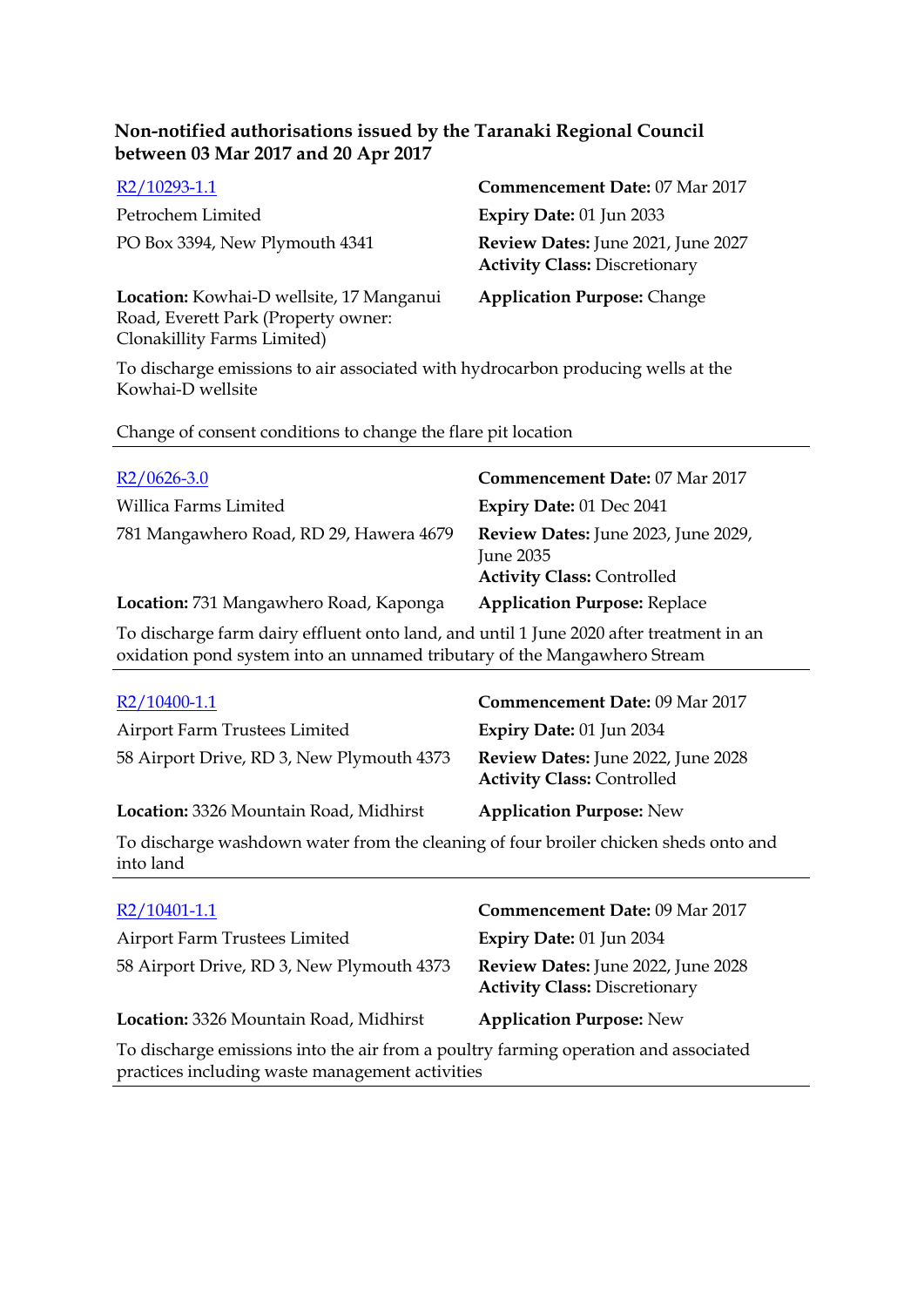Riplin Land Company Limited **Expiry Date:** 01 Dec 2030 219 Patiki Road, RD 32, Opunake 4682 **Review Dates:** June 2018, June 2024

**Location:** 219 Patiki Road, Pihama **Application Purpose:** Change To discharge farm dairy effluent onto land

R2/1398-3.1 **Commencement Date:** 09 Mar 2017 **Activity Class:** Discretionary

Change of conditions so the discharge is to land only

| R2/10412-1.0                      | <b>Commencement Date: 10 Mar 2017</b>                                      |
|-----------------------------------|----------------------------------------------------------------------------|
| Fonterra Limited                  | Expiry Date: $01$ Jun 2035                                                 |
| PO Box 444, Hawera 4640           | Review Dates: June 2023, June 2029<br><b>Activity Class: Discretionary</b> |
| Location: 1319 Skeet Road, Kapuni | <b>Application Purpose: New</b>                                            |

To install a dual culvert in the Waiokura Stream, including the associated disturbance of the stream bed

| $R2/10410-1.0$                      | <b>Commencement Date: 10 Mar 2017</b>                                      |
|-------------------------------------|----------------------------------------------------------------------------|
| Styger Rotokare Trust               | <b>Expiry Date: 01 Jun 2034</b>                                            |
| PO Box 123, Eltham 4353             | Review Dates: June 2022, June 2028<br><b>Activity Class: Discretionary</b> |
| Location: 124 Rotokare Road, Eltham | <b>Application Purpose: New</b>                                            |

To install a culvert in an unnamed tributary of the Tawhiti Stream, including the associated disturbance of the stream bed

| R2/10397-1.0                                                                       | <b>Commencement Date: 10 Mar 2017</b>                                      |
|------------------------------------------------------------------------------------|----------------------------------------------------------------------------|
| Christopher Herd                                                                   | Expiry Date: $01$ Jun 2032                                                 |
| 11 Adam Lile Drive, New Plymouth 4312                                              | Review Dates: June 2020, June 2026<br><b>Activity Class: Discretionary</b> |
| Location: 18 Wills Road & 1165A Devon Road, Application Purpose: New<br>Bell Block |                                                                            |

To place a stormwater conveyance structure and erosion protection measures in an unnamed tributary of the Waitaha Stream, including associated stream bed disturbance and reclamation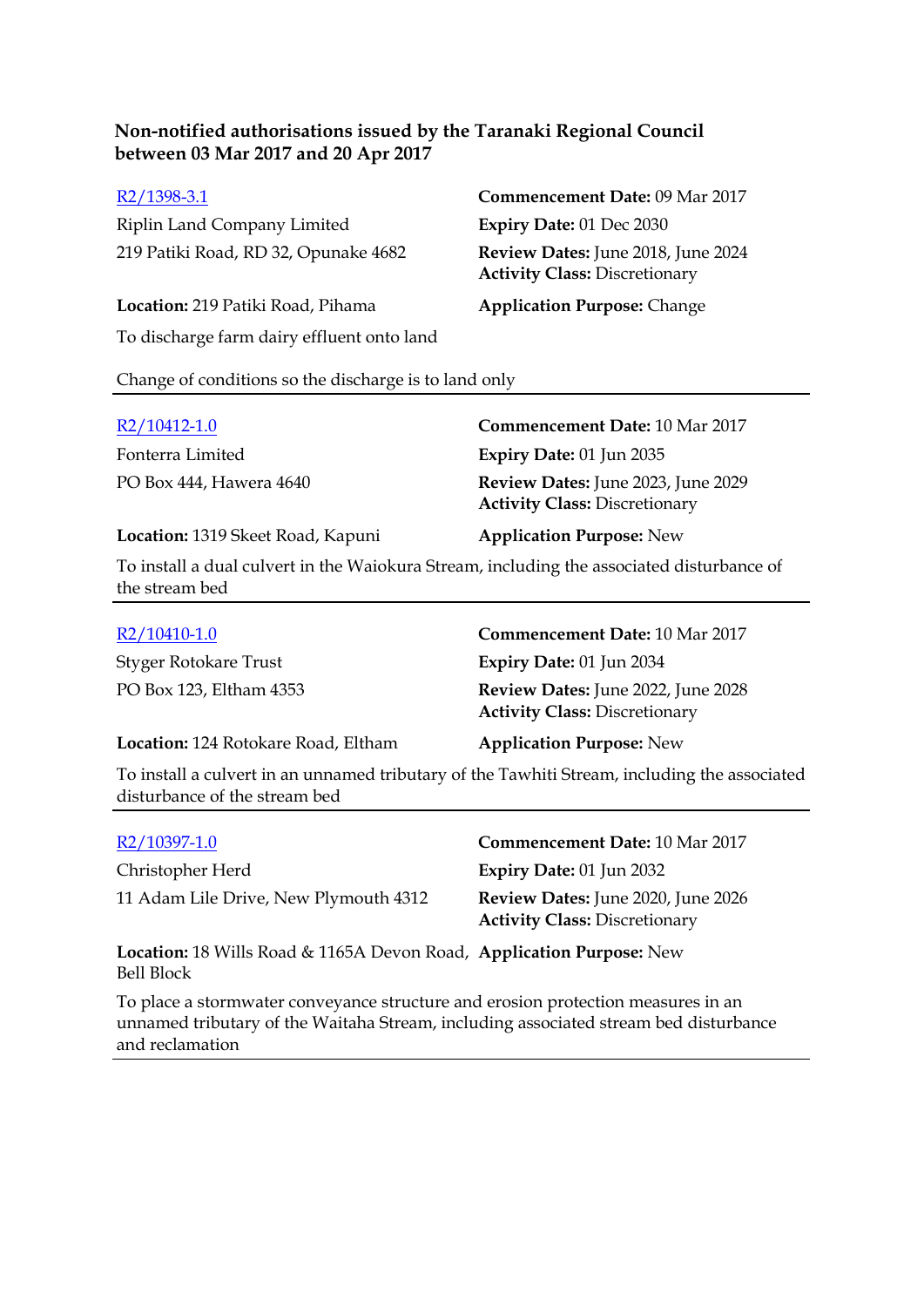| R2/10403-1.0                             | <b>Commencement Date: 15 Mar 2017</b>                                      |
|------------------------------------------|----------------------------------------------------------------------------|
| New Zealand Transport Agency             | Expiry Date: 01 Jun 2034                                                   |
| Private Bag 11777, Palmerston North 4440 | Review Dates: June 2022, June 2028<br><b>Activity Class: Discretionary</b> |
| Location: Ketemarae Road, Normanby       | <b>Application Purpose: New</b>                                            |

To install piping in the bed of an unnamed tributary of the Tawhiti Stream, including associated stream bed disturbance and reclamation

| $R2/2962 - 2.2$                                               | <b>Commencement Date: 15 Mar 2017</b>                                                    |
|---------------------------------------------------------------|------------------------------------------------------------------------------------------|
| DP & SM Hurley Trust                                          | <b>Expiry Date: 01 Dec 2023</b>                                                          |
| DP & SM Hurley, 1074 Upper Palmer Road,<br>RD 29, Hawera 4679 | Review Dates: June 2017, June 2021,<br>June 2023<br><b>Activity Class: Discretionary</b> |
| Location: 1074 Palmer Road, Kaponga                           | <b>Application Purpose: Change</b>                                                       |

To discharge farm dairy effluent:

• onto land, and after treatment in an oxidation pond system and a wetland, into the Kapuni Stream if the land area is unsuitable for effluent disposal; and • until 1 June 2020 to discharge farm dairy effluent after treatment in an oxidation pond system and a wetland into the Kapuni Stream

Change of conditions to include discharge to land and to increase the herd size

| $R2/2282-3.0$                                     | <b>Commencement Date: 15 Mar 2017</b>                                                               |
|---------------------------------------------------|-----------------------------------------------------------------------------------------------------|
| Beardmore Family Trust No 2                       | Expiry Date: 01 Dec 2043                                                                            |
| B Beardmore, 6790 Main Road, RD 37, Okato<br>4381 | <b>Review Dates:</b> June 2025, June 2031,<br><b>June 2037</b><br><b>Activity Class: Controlled</b> |
| <b>Location:</b> 174 Newall Road, Warea           | <b>Application Purpose: Replace</b>                                                                 |
| To discharge farm dairy effluent onto land        |                                                                                                     |
|                                                   |                                                                                                     |
| $R2/3041-2.1$                                     | <b>Commencement Date: 15 Mar 2017</b>                                                               |
| Page Dairies Limited                              | Expiry Date: 01 Dec 2022                                                                            |
| 254 Bayley Road, RD 7, Te Awamutu 3877            | <b>Review Dates:</b><br><b>Activity Class: Discretionary</b>                                        |
|                                                   |                                                                                                     |
| Location: 1172 Meremere Road, Ohangai             | <b>Application Purpose: Change</b>                                                                  |

Change of conditions so the discharge is to land only and to increase the herd size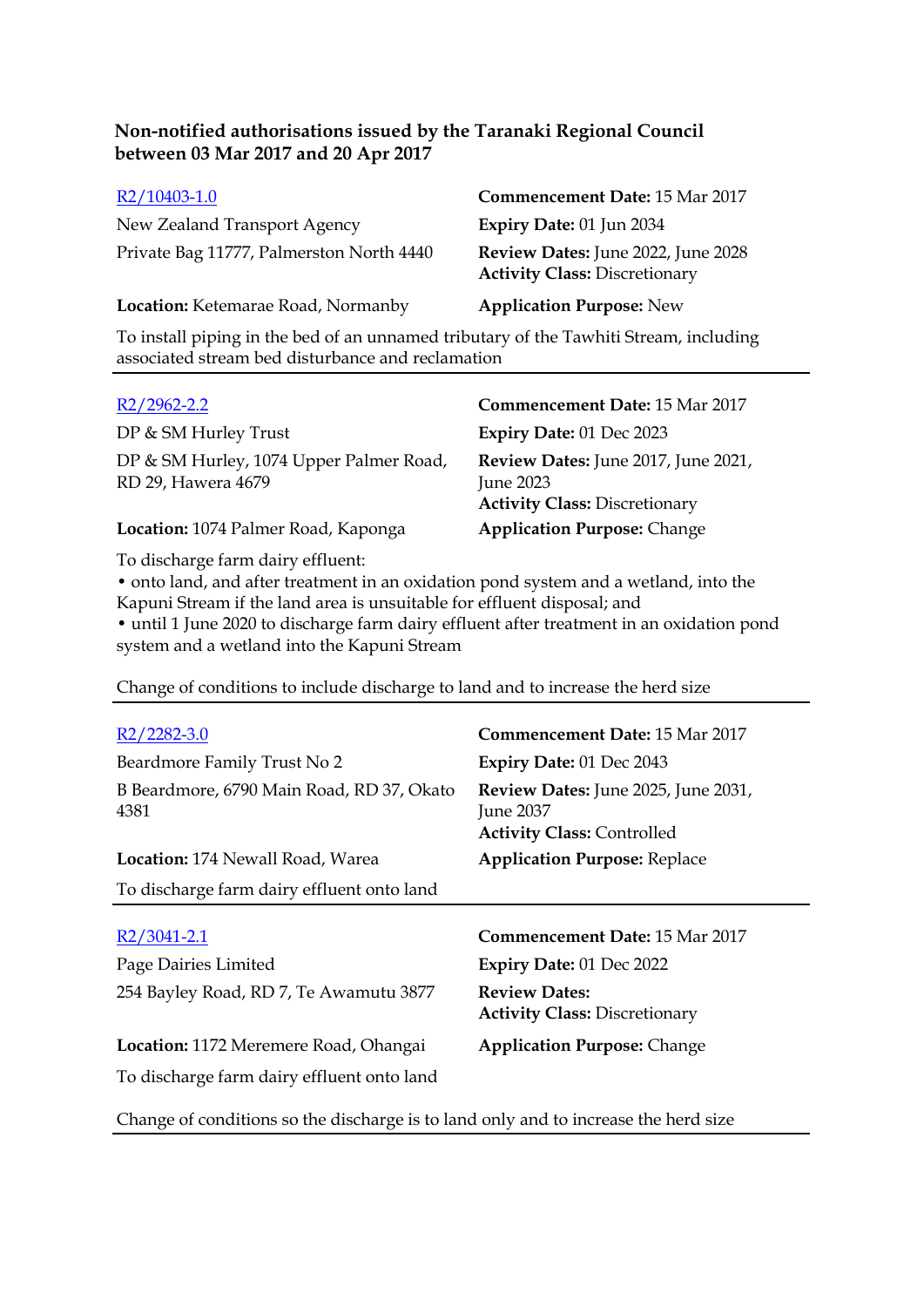| $R2/5366 - 2.0$                | <b>Commencement Date: 16 Mar 2017</b>                                             |
|--------------------------------|-----------------------------------------------------------------------------------|
| <b>TWN Limited Partnership</b> | Expiry Date: $01$ Jun 2034                                                        |
| PO Box 8440, New Plymouth 4342 | <b>Review Dates:</b> June 2022, June 2028<br><b>Activity Class: Discretionary</b> |

**Location:** Toko-2 wellsite to Ngaere-3 wellsite, **Application Purpose:** Replace Between Standish & East Roads, Stratford

To use a pipeline under the bed of three unnamed tributaries of the Manawawiri Stream to convey hydrocarbons

| $R2/5509-2.0$                                              | <b>Commencement Date: 16 Mar 2017</b>                                                               |
|------------------------------------------------------------|-----------------------------------------------------------------------------------------------------|
| Leatherleaf Limited                                        | <b>Expiry Date: 01 Dec 2041</b>                                                                     |
| C/-H Jordan, 81 Hauroto Road, RD 14,<br>Hawera 4674        | Review Dates: June 2023, June 2029,<br>June 2035<br><b>Activity Class: Controlled</b>               |
| Location: 81 Hauroto Road, Hawera                          | <b>Application Purpose: Replace</b>                                                                 |
| To discharge farm dairy effluent onto land                 |                                                                                                     |
|                                                            |                                                                                                     |
| $R2/6579-1.2$                                              | <b>Commencement Date: 17 Mar 2017</b>                                                               |
| <b>Brimelow Grazing Limited</b>                            | <b>Expiry Date: 01 Dec 2024</b>                                                                     |
| IJ & DM Brimelow, 599 Kaweora Road, RD 32,<br>Opunake 4682 | Review Dates: June 2018, June 2020,<br>June 2022, June 2024<br><b>Activity Class: Discretionary</b> |
| Location: 599 Kaweora Road, Opunake                        | <b>Application Purpose: Change</b>                                                                  |

To discharge farm dairy effluent from milking once a day, onto land, and after treatment in an oxidation pond system and a wetland, into an unnamed tributary of the Waiaua Stream if the land disposal area is unsuitable for effluent disposal

Change of conditions to increase the herd size

| R2/7152-1.2                                                                                                         | <b>Commencement Date: 17 Mar 2017</b>                           |
|---------------------------------------------------------------------------------------------------------------------|-----------------------------------------------------------------|
| Port Taranaki Limited                                                                                               | Expiry Date: 01 Jun 2026                                        |
| PO Box 348, New Plymouth 4340                                                                                       | Review Dates: June 2020<br><b>Activity Class: Discretionary</b> |
| Location: Omata Tank Farm, Centennial<br>Drive, New Plymouth                                                        | <b>Application Purpose: Change</b>                              |
| To discharge treated stormwater and hydrotest water from a hydrocarbon storage facility<br>into the Herekawe Stream |                                                                 |

Change of consent conditions to increase the size of the stormwater discharge area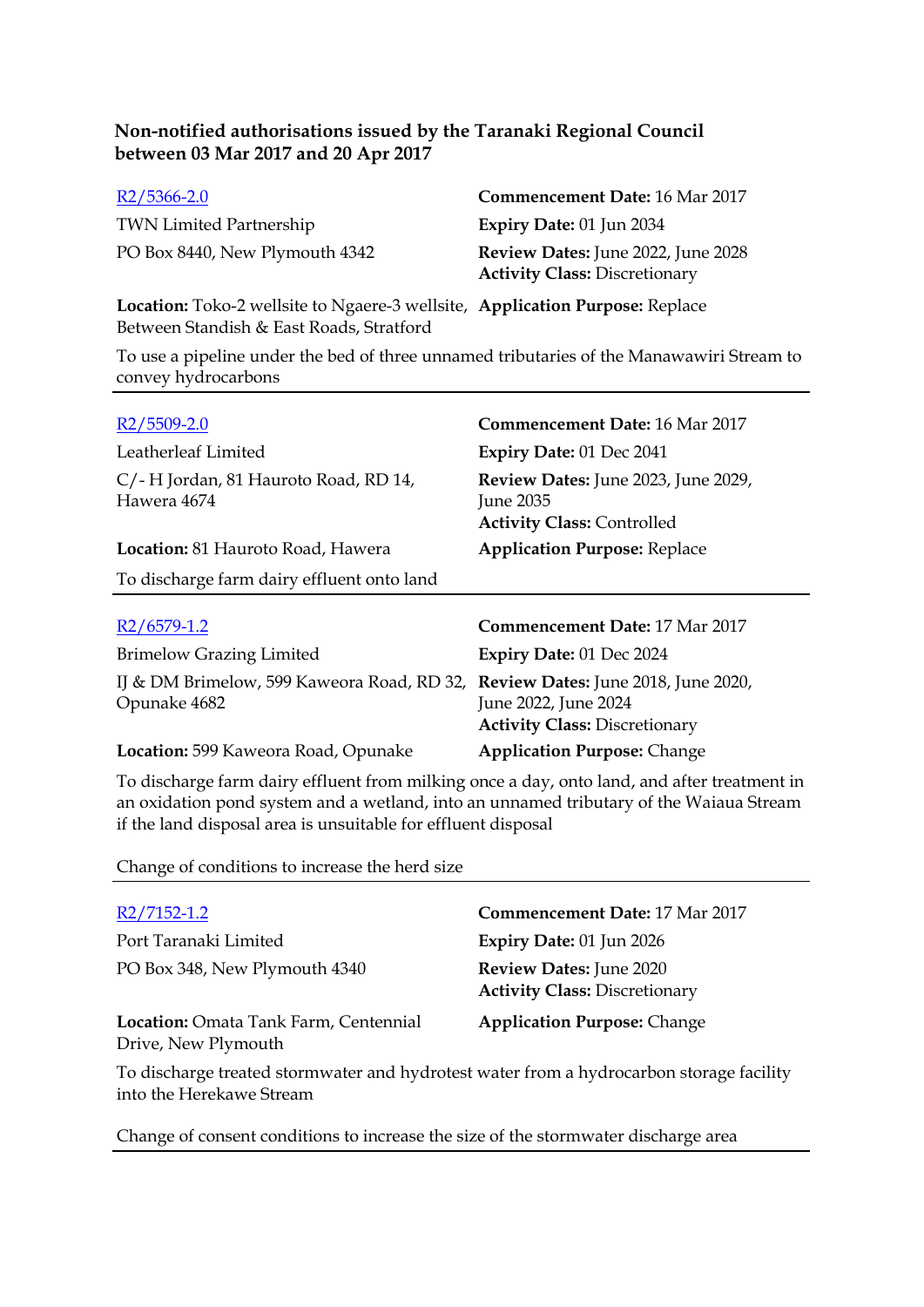| R <sub>2</sub> /5784-2.0                                       | <b>Commencement Date: 21 Mar 2017</b>                                                      |
|----------------------------------------------------------------|--------------------------------------------------------------------------------------------|
| New Zealand Transport Agency                                   | Expiry Date: 01 Jun 2034                                                                   |
| Private Bag 11777, Palmerston North 4440                       | Review Dates: June 2020 and 2 yearly<br>thereafter<br><b>Activity Class: Discretionary</b> |
| Location: South Road, SH3, Hawera                              | <b>Application Purpose: Replace</b>                                                        |
| To use a culvert in an unnamed tributary of the Tawhiti Stream |                                                                                            |
|                                                                |                                                                                            |

| $R2/10415-1.0$                          | <b>Commencement Date: 21 Mar 2017</b>                        |
|-----------------------------------------|--------------------------------------------------------------|
| Tree Awareness Management Limited       | <b>Expiry Date: 01 Jun 2021</b>                              |
| PO Box 120, Hawera 4640                 | Review Dates: June 2019<br><b>Activity Class: Controlled</b> |
| Location: Tangahoe Valley Road, Ohangai | <b>Application Purpose: New</b>                              |

To undertake vegetation disturbance activities and to discharge stormwater and sediment arising from soil disturbance activities associated with harvesting of forest, including roading and tracking onto land and into unnamed tributaries of the Patete Stream

| $R2/0609-3.0$                                                                                                           | <b>Commencement Date: 22 Mar 2017</b>                                                                          |
|-------------------------------------------------------------------------------------------------------------------------|----------------------------------------------------------------------------------------------------------------|
| New Plymouth District Council                                                                                           | <b>Expiry Date: 01 Jun 2032</b>                                                                                |
| Private Bag 2025, New Plymouth 4342                                                                                     | Review Dates: June 2018, June 2020,<br>June 2023, June 2026, June 2029<br><b>Activity Class: Discretionary</b> |
| Location: Auster Place, Connett Road East, De Application Purpose: Replace<br>Havilland Drive, Hudson Road, and Mustang |                                                                                                                |

To discharge stormwater from industrial land in the Waitaha catchment via multiple outfalls between De Havilland Drive and State Highway 3 into the Waitaha Stream and various unnamed tributaries of the Waitaha Stream

Drive, Bell Block, New Plymouth

| R <sub>2</sub> /5210-2.0                                                                                                                   | <b>Commencement Date: 22 Mar 2017</b>                                      |
|--------------------------------------------------------------------------------------------------------------------------------------------|----------------------------------------------------------------------------|
| Shell Exploration NZ Limited                                                                                                               | Expiry Date: $01$ Jun 2033                                                 |
| Private Bag 2035, New Plymouth 4342                                                                                                        | Review Dates: June 2021, June 2027<br><b>Activity Class: Discretionary</b> |
| Location: Pohokura-A wellsite, Epiha Road,<br>Motunui (Property owner: Honeyfield Farms<br>Limited)                                        | <b>Application Purpose: Replace</b>                                        |
| To discharge uncontaminated stormwater and treated stormwater from hydrocarbon<br>exploration and production operations onto and into land |                                                                            |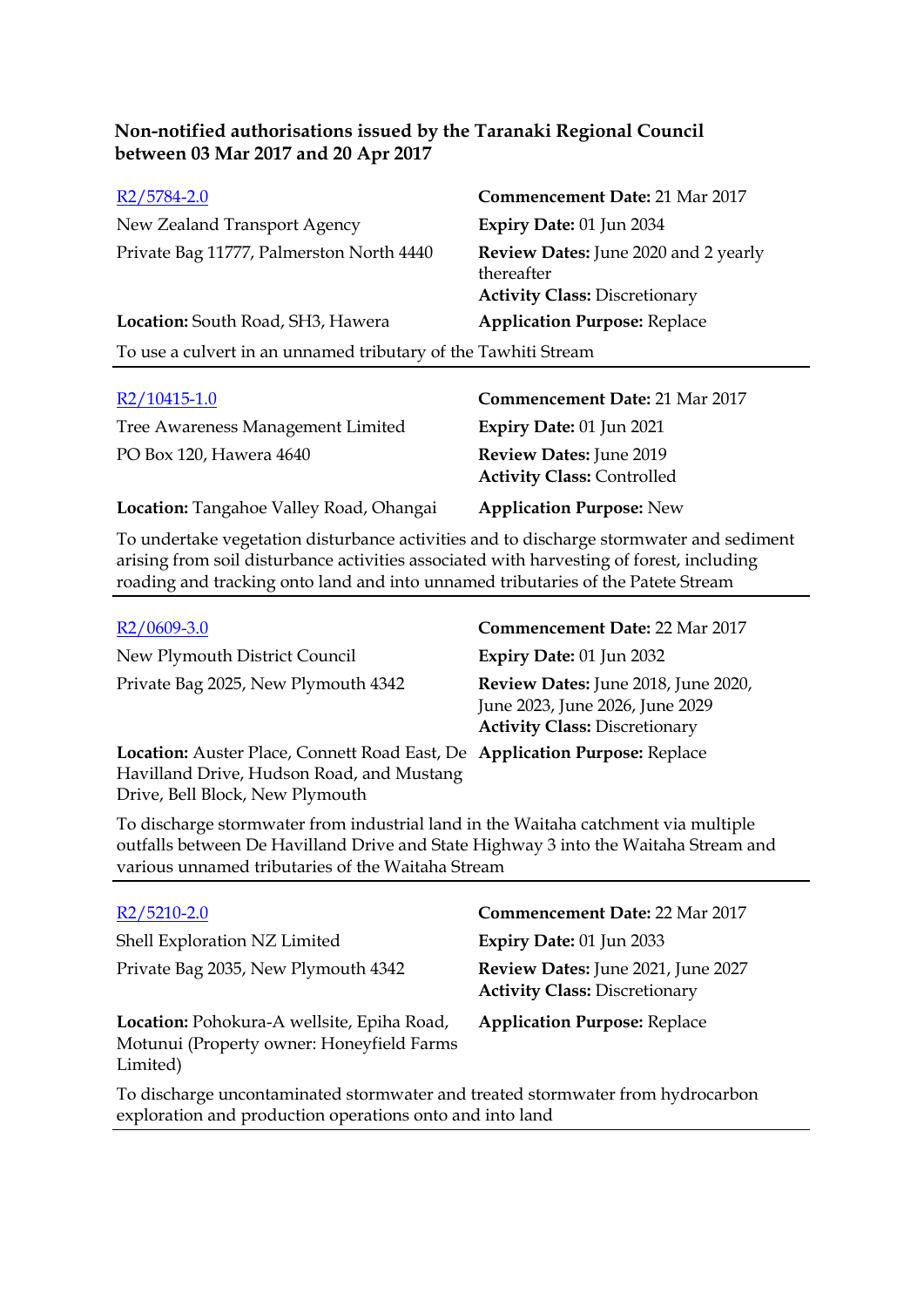| $R2/5485-2.0$                                                                                                                                       | <b>Commencement Date: 22 Mar 2017</b>                                      |
|-----------------------------------------------------------------------------------------------------------------------------------------------------|----------------------------------------------------------------------------|
| Shell Exploration NZ Limited                                                                                                                        | Expiry Date: 01 Jun 2033                                                   |
| Private Bag 2035, New Plymouth 4342                                                                                                                 | Review Dates: June 2021, June 2027<br><b>Activity Class: Discretionary</b> |
| Location: Pohokura-A wellsite, Epiha Road,<br>Motunui (Property owner: Gillingham Downs<br>Trustee Company Limited)                                 | <b>Application Purpose: Replace</b>                                        |
| To occupy the coastal marine area with a pipeline (well casing) from the Pohokura-A<br>wellsite for hydrocarbon exploration and production purposes |                                                                            |

| R2/10358-1.0                     | <b>Commencement Date: 27 Mar 2017</b>                                                      |
|----------------------------------|--------------------------------------------------------------------------------------------|
| Roger Dickie Family Trust        | Expiry Date: 01 Jun 2034                                                                   |
| PO Box 43, Waverley 4544         | Review Dates: June 2020 and 3 yearly<br>thereafter<br><b>Activity Class: Discretionary</b> |
| Location: Waipipi Road, Waverley | <b>Application Purpose: New</b>                                                            |
|                                  |                                                                                            |

To dam water in the Wairoa Stream for irrigation water storage purposes

| R2/7374-1.4                           | <b>Commencement Date: 27 Mar 2017</b>                                                             |
|---------------------------------------|---------------------------------------------------------------------------------------------------|
| Malandra Downs Limited                | Expiry Date: 01 Jun 2028                                                                          |
| 63 Livingstone Lane, RD 2, Patea 4598 | <b>Review Dates:</b> June 2019 and 3 yearly<br>thereafter<br><b>Activity Class: Discretionary</b> |
| Location: 23 Albany Street, Patea     | <b>Application Purpose: Change</b>                                                                |

To discharge 'domestic green waste' and 'tomato green waste' onto and into land for land stabilisation purposes, and to discharge the associated stormwater and leachate onto and into land

Change of consent conditions to allow green waste to be supplied from additional sources

| R2/10416-1.0                                                                                                                                                              | <b>Commencement Date: 28 Mar 2017</b>                           |
|---------------------------------------------------------------------------------------------------------------------------------------------------------------------------|-----------------------------------------------------------------|
| Tree Awareness Management Limited                                                                                                                                         | Expiry Date: 01 Jun 2021                                        |
| PO Box 120, Hawera 4640                                                                                                                                                   | Review Dates: June 2019<br><b>Activity Class: Discretionary</b> |
| Location: Tangahoe Valley Road, Ohangai                                                                                                                                   | <b>Application Purpose: New</b>                                 |
| To install a modified shipping container culvert in the bed of the Patete Stream within the<br>Tangahoe Forest to provide temporary access for forest harvesting purposes |                                                                 |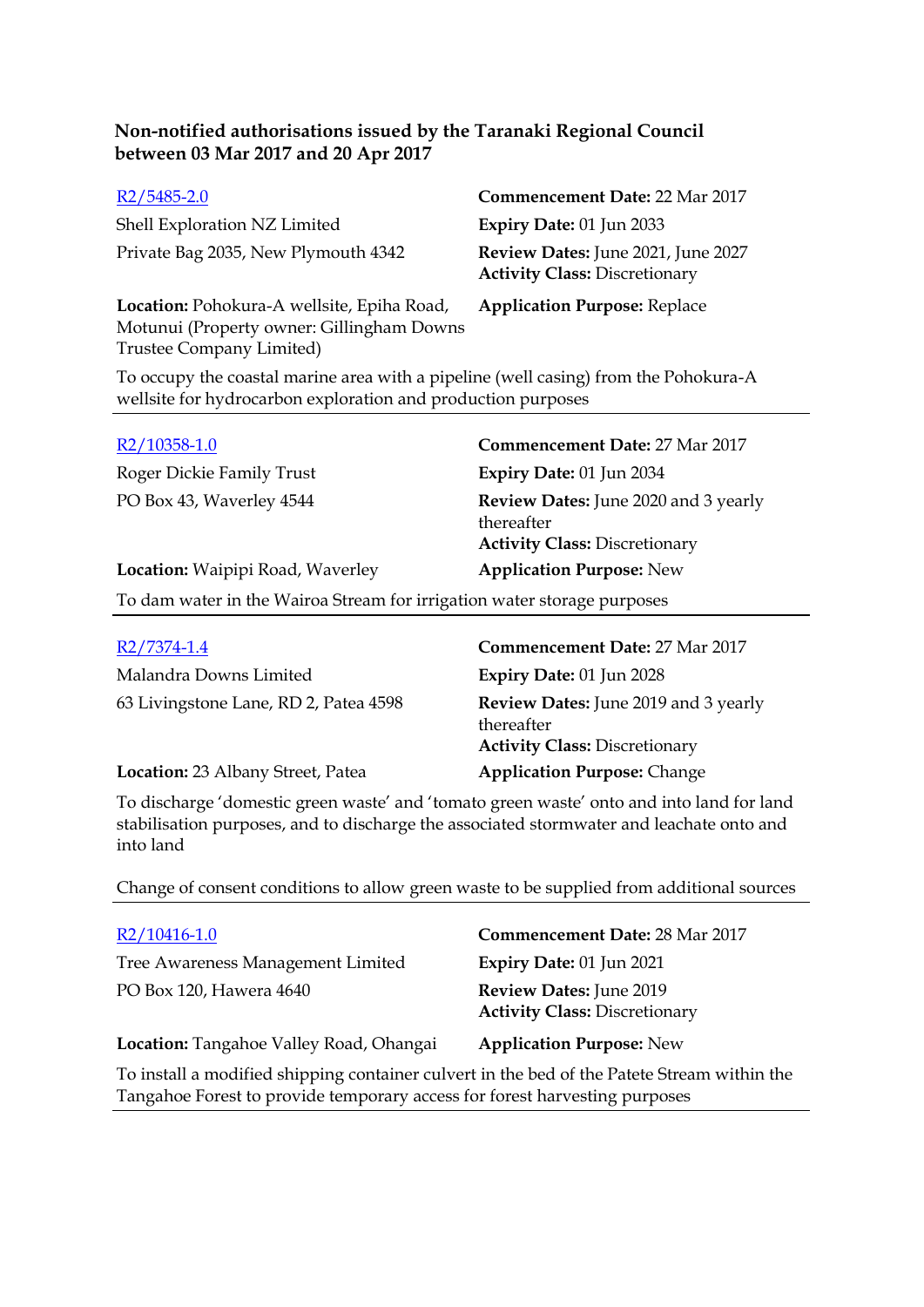| R2/10411-1.0                                                                         | <b>Commencement Date: 28 Mar 2017</b>                                      |
|--------------------------------------------------------------------------------------|----------------------------------------------------------------------------|
| Schorn Trust                                                                         | Expiry Date: 01 Jun 2034                                                   |
| 122 New Road, RD 22, Stratford 4392                                                  | Review Dates: June 2022, June 2028<br><b>Activity Class: Discretionary</b> |
| Location: 122 New Road, Douglas                                                      | <b>Application Purpose: New</b>                                            |
| To install piping in an unnamed tributary of the Makuri Stream, including associated |                                                                            |

stream bed disturbance and reclamation

stream bed

| R2/10417-1.0                                                                          | <b>Commencement Date: 28 Mar 2017</b>                                      |
|---------------------------------------------------------------------------------------|----------------------------------------------------------------------------|
| Mr Ian Oliver                                                                         | <b>Expiry Date: 01 Jun 2034</b>                                            |
| 135 Flint Road, RD 24, Stratford 4394                                                 | Review Dates: June 2022, June 2028<br><b>Activity Class: Discretionary</b> |
| Location: 256 Flint Road, Stratford                                                   | <b>Application Purpose: New</b>                                            |
| To construct a bridge over the Piakau Stream, including associated disturbance of the |                                                                            |

| $R2/3528-3.0$                                      | <b>Commencement Date: 31 Mar 2017</b>                                                        |  |  |
|----------------------------------------------------|----------------------------------------------------------------------------------------------|--|--|
| KiwiRail Holdings Limited                          | Expiry Date: 01 Jun 2026                                                                     |  |  |
| PO Box 593, Wellington 6140                        | Review Dates: June 2020<br><b>Activity Class: Controlled</b>                                 |  |  |
| <b>Location:</b> Smart Road, New Plymouth          | <b>Application Purpose: Replace</b>                                                          |  |  |
| To discharge stormwater into the Waiwhakaiho River |                                                                                              |  |  |
|                                                    |                                                                                              |  |  |
| R <sub>2</sub> /3259-3.0                           | <b>Commencement Date: 31 Mar 2017</b>                                                        |  |  |
| Clifford Shearer                                   | <b>Expiry Date: 01 Dec 2041</b>                                                              |  |  |
| 433 Ketemarae Road, RD 15, Hawera 4675             | Review Dates: June 2023, June 2029,<br><b>June 2035</b><br><b>Activity Class: Controlled</b> |  |  |
| <b>Location:</b> 433 Ketemarae Road, Normanby      | <b>Application Purpose: Replace</b>                                                          |  |  |
| To discharge farm dairy effluent onto land         |                                                                                              |  |  |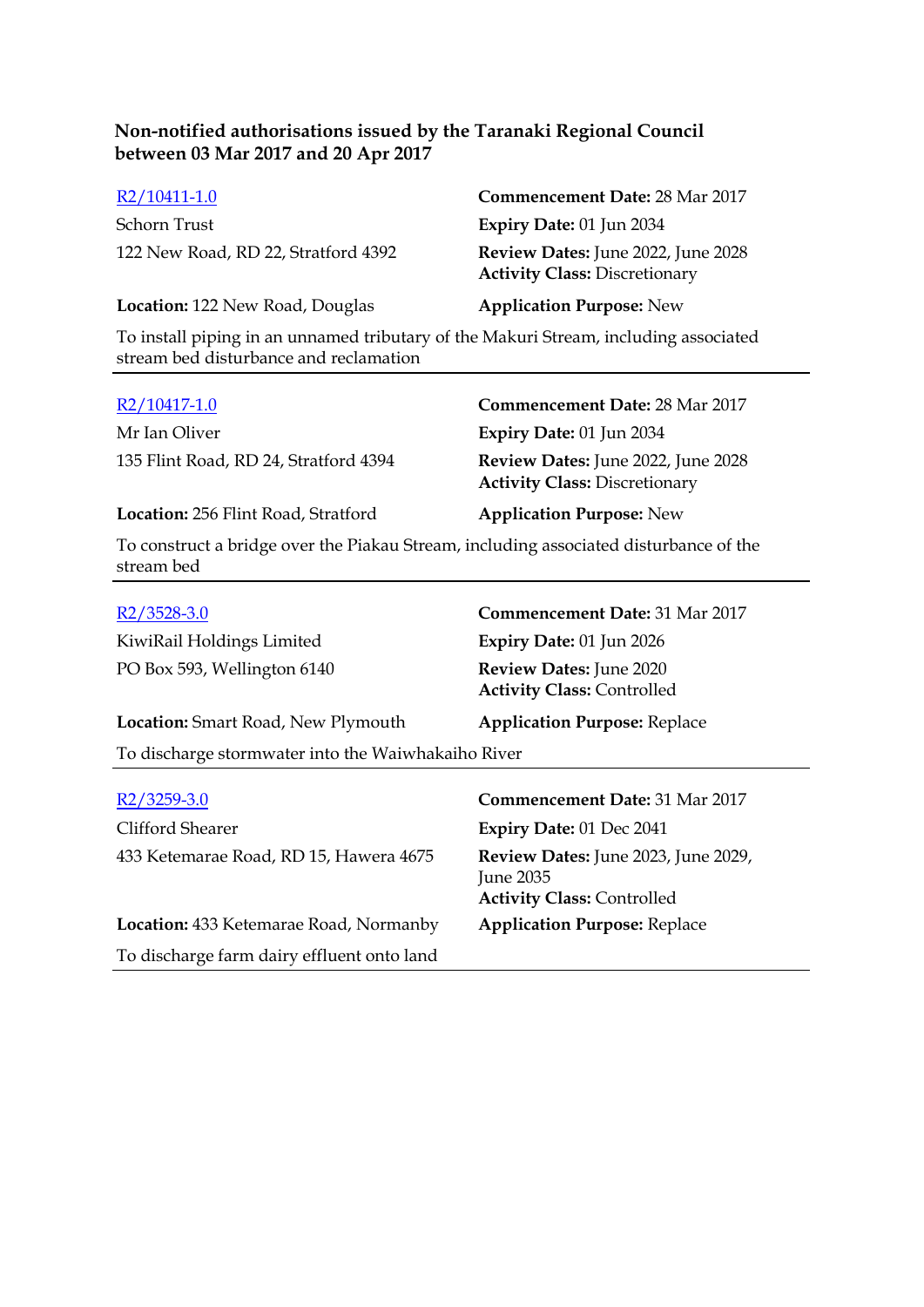| $R2/9384-1.1$                                                           | Commencement Date: 03 Apr 2017                                             |
|-------------------------------------------------------------------------|----------------------------------------------------------------------------|
| Nova Energy Limited                                                     | <b>Expiry Date: 01 Jun 2033</b>                                            |
| PO Box 10141, Wellington 6143                                           | Review Dates: June 2020, June 2026<br><b>Activity Class: Discretionary</b> |
| Location: Junction Road Power Plant, 688<br>Junction Road, New Plymouth | <b>Application Purpose: Change</b>                                         |

To install and use a stormwater outlet structure in the Mangorei Stream

#### Change of consent conditions to change the outlet pipe design

| $R2/9386-1.1$                                                           | Commencement Date: 03 Apr 2017                               |
|-------------------------------------------------------------------------|--------------------------------------------------------------|
| Nova Energy Limited                                                     | Expiry Date: 01 Jun 2018                                     |
| PO Box 10141, Wellington 6143                                           | <b>Review Dates:</b><br><b>Activity Class: Discretionary</b> |
| Location: Junction Road Power Plant, 688<br>Junction Road, New Plymouth | <b>Application Purpose: Change</b>                           |

To discharge stormwater and sediment onto and into land and into the Mangorei Stream from earthworks associated with the construction of the Junction Road Power Plant

Change of consent conditions to increase the area of earthworks

| $R2/0730-3.0$                           | Commencement Date: 04 Apr 2017                                                                   |
|-----------------------------------------|--------------------------------------------------------------------------------------------------|
| Coldstream Partnership Trust            | Expiry Date: 01 Dec 2029                                                                         |
| 268 Cardiff Road, RD 21, Stratford 4391 | <b>Review Dates:</b> June 2019 and at 2-yearly<br>intervals<br><b>Activity Class: Controlled</b> |
| Location: 203 Opunake Road, Cardiff     | <b>Application Purpose: Replace</b>                                                              |

To discharge farm dairy effluent:

• onto land, and after treatment in an oxidation pond system into an unnamed tributary of the Tuikonga Stream if the land disposal area is unsuitable for effluent disposal, and • until 1 June 2020 to discharge farm dairy effluent after treatment in an oxidation pond system into an unnamed tributary of the Tuikonga Stream

| $R2/5645-2.0$                                                  | Commencement Date: 07 Apr 2017                                                        |
|----------------------------------------------------------------|---------------------------------------------------------------------------------------|
| David Pease Family Trust                                       | Expiry Date: 01 Dec 2041                                                              |
| Simon Pease, 10 Kapu Grove, Whalers Gate,<br>New Plymouth 4310 | Review Dates: June 2023, June 2029,<br>June 2035<br><b>Activity Class: Controlled</b> |
| Location: 289 Denby Road, Hawera                               | <b>Application Purpose: Replace</b>                                                   |
| To discharge farm dairy effluent onto land                     |                                                                                       |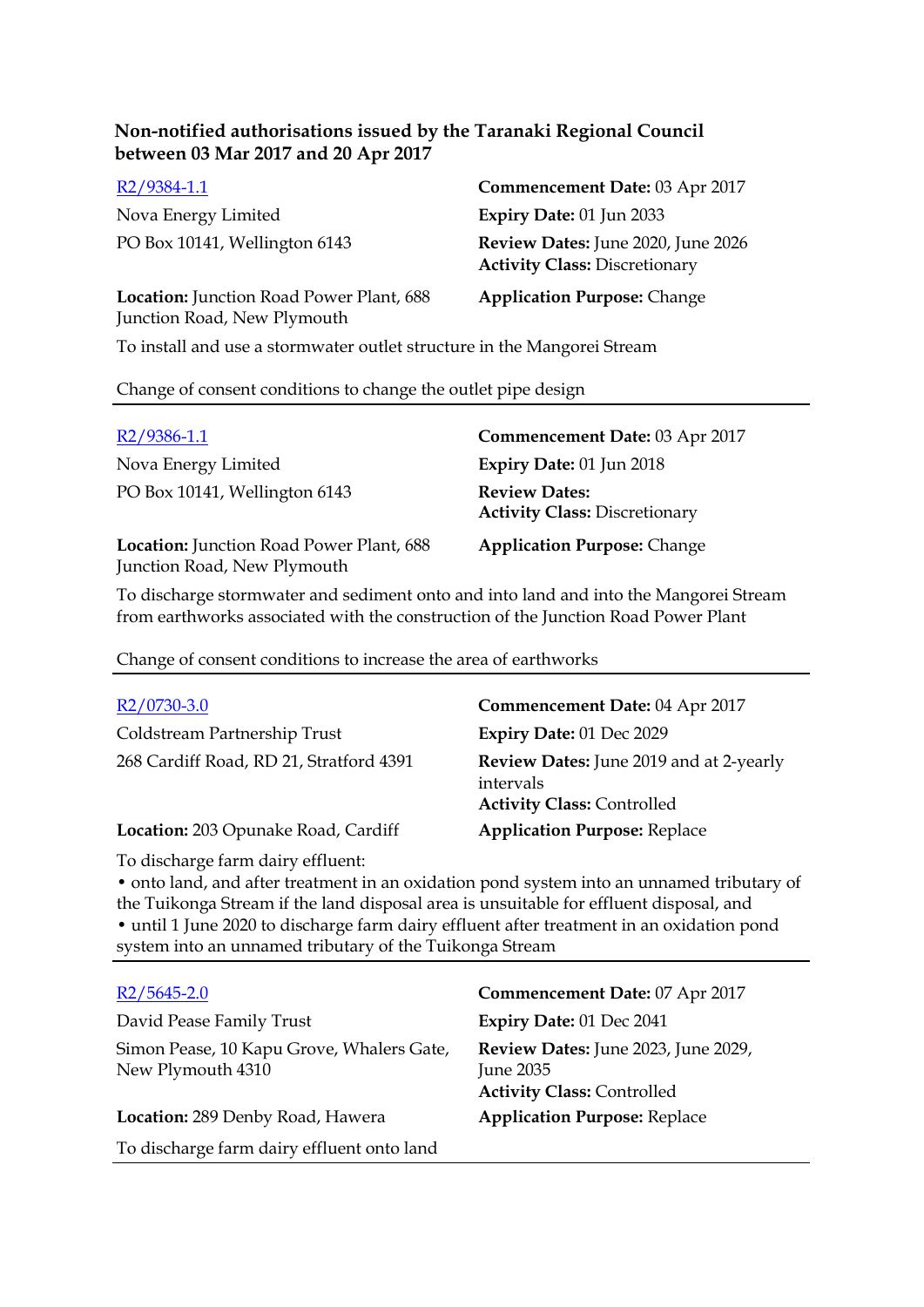| R <sub>2</sub> /1983-3.0                                   | Commencement Date: 07 Apr 2017                                                        |
|------------------------------------------------------------|---------------------------------------------------------------------------------------|
| John Bevins Family Trust                                   | Expiry Date: 01 Dec 2041                                                              |
| 82 Arawhata Road, RD 31, Opunake 4681                      | Review Dates: June 2023, June 2029,<br>June 2035<br><b>Activity Class: Controlled</b> |
| Location: 1392 Normanby Road, Manaia                       | <b>Application Purpose: Replace</b>                                                   |
| To discharge farm dairy effluent onto land                 |                                                                                       |
|                                                            |                                                                                       |
| R2/10392-1.0                                               |                                                                                       |
|                                                            | Commencement Date: 12 Apr 2017                                                        |
| Greymouth Petroleum Turangi Limited                        | Expiry Date: 01 Jun 2022                                                              |
| PO Box 3394, Fitzroy, New Plymouth 4341                    | <b>Review Dates:</b><br><b>Activity Class: Controlled</b>                             |
| Location: Turangi-H wellsite, Epiha Road<br>Lower, Motunui | <b>Application Purpose: New</b>                                                       |

| $R2/4659-3.1$                     | Commencement Date: 12 Apr 2017                                                                      |
|-----------------------------------|-----------------------------------------------------------------------------------------------------|
| Eltham Sandblasting Limited       | Expiry Date: 01 Jun 2035                                                                            |
| PO Box 151, Kaponga 4642          | <b>Review Dates:</b> June 2020 and every 3 years<br>thereafter<br><b>Activity Class: Controlled</b> |
| Location: 5 Castle Street, Eltham | <b>Application Purpose: Replace</b>                                                                 |

To discharge emissions into the air from abrasive blasting and associated activities at a permanent site at Castle Street, Eltham

| $R2/1987-3.0$                              | Commencement Date: 13 Apr 2017                                                        |
|--------------------------------------------|---------------------------------------------------------------------------------------|
| PKW Farms LP                               | Expiry Date: 01 Dec 2041                                                              |
| PO Box 241, New Plymouth 4340              | Review Dates: June 2023, June 2029,<br>June 2035<br><b>Activity Class: Controlled</b> |
| Location: 390 Hastings Road, Matapu        | <b>Application Purpose: Replace</b>                                                   |
| To discharge farm dairy effluent onto land |                                                                                       |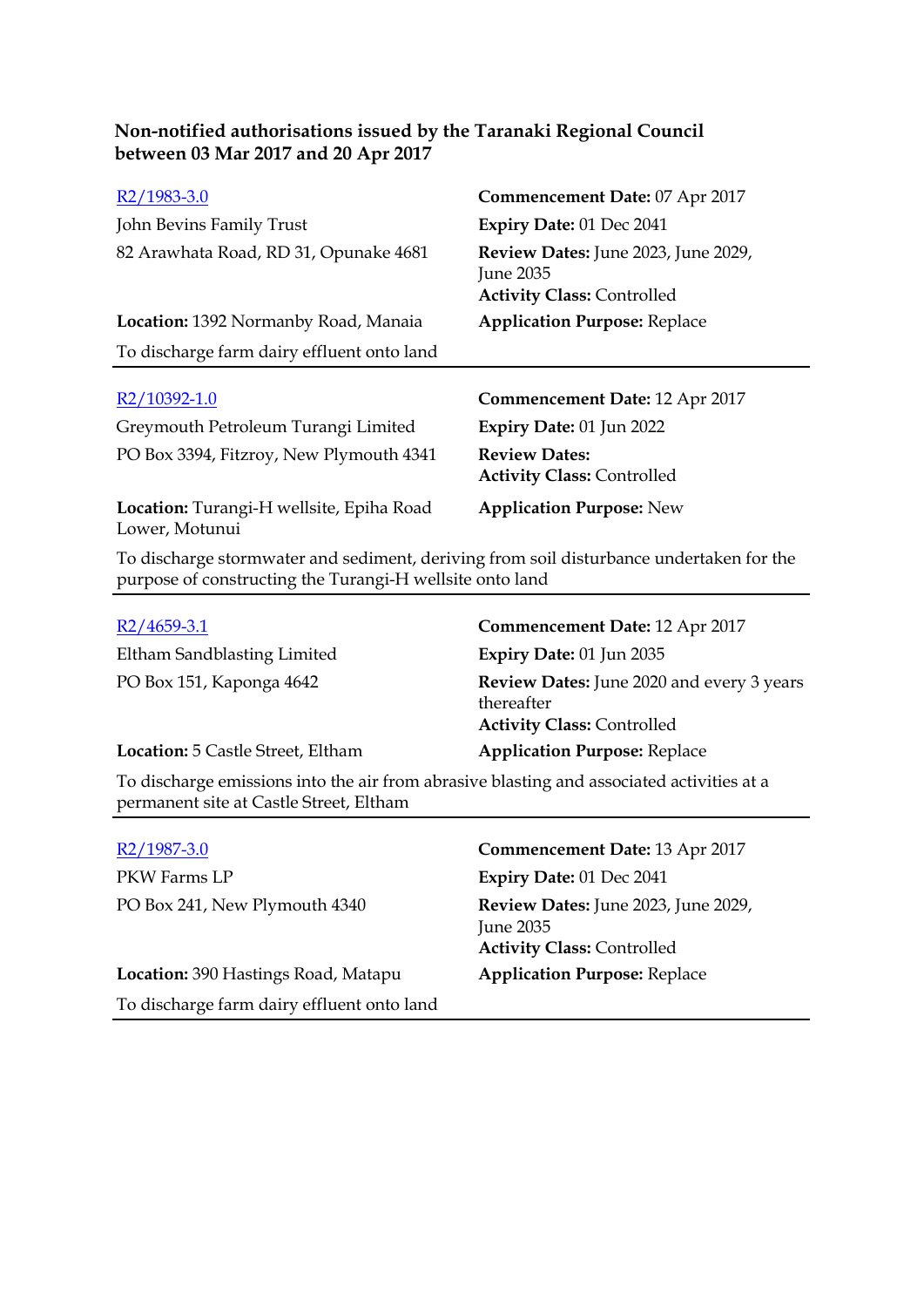| Non-notified authorisations issued by the Taranaki Regional Council |  |
|---------------------------------------------------------------------|--|
| between 03 Mar 2017 and 20 Apr 2017                                 |  |

| $R2/3106-3.0$                                            | Commencement Date: 13 Apr 2017                                                               |
|----------------------------------------------------------|----------------------------------------------------------------------------------------------|
| LJ Symes Trust                                           | Expiry Date: 01 Dec 2041                                                                     |
| 187 Rowan Road, RD 29, Hawera 4679                       | Review Dates: June 2023, June 2029,<br><b>June 2035</b><br><b>Activity Class: Controlled</b> |
| Location: 403 Rowan Road, Kaponga                        | <b>Application Purpose: Replace</b>                                                          |
| To discharge farm dairy effluent onto land               |                                                                                              |
| $R2/2020-3.0$                                            | <b>Commencement Date: 13 Apr 2017</b>                                                        |
| <b>Sharpe Family Trust</b>                               | Expiry Date: 01 Dec 2041                                                                     |
| Andrew Sharpe, 165B Dalziell Road, RD 18,<br>Eltham 4398 | Review Dates: June 2023, June 2029,<br><b>June 2035</b><br><b>Activity Class: Controlled</b> |
| Location: 129/165 Dalziell Road, Eltham                  | <b>Application Purpose: Replace</b>                                                          |
| To discharge farm dairy effluent onto land               |                                                                                              |
| $R2/1914-3.0$                                            | <b>Commencement Date: 13 Apr 2017</b>                                                        |
| Garry Bourke Trust                                       | Expiry Date: 01 Dec 2041                                                                     |
| C/- Brendan Attrill, PO Box 177, Stratford<br>4352       | Review Dates: June 2023, June 2029,<br><b>June 2035</b><br><b>Activity Class: Controlled</b> |
| Location: 40 Sutherland Road, Manaia                     | <b>Application Purpose: Replace</b>                                                          |
| To discharge farm dairy effluent onto land               |                                                                                              |
| R2/10419-1.0                                             | <b>Commencement Date: 18 Apr 2017</b>                                                        |
| <b>Bushmills Trust</b>                                   | Expiry Date: 01 Jun 2035                                                                     |
| SB & TM Matthews, 1056 Opunake Road, RD                  |                                                                                              |
| 21, Stratford 4391                                       | Review Dates: June 2023, June 2029<br><b>Activity Class: Discretionary</b>                   |
| Location: 1056 Opunake Road, Mahoe                       | <b>Application Purpose: New</b>                                                              |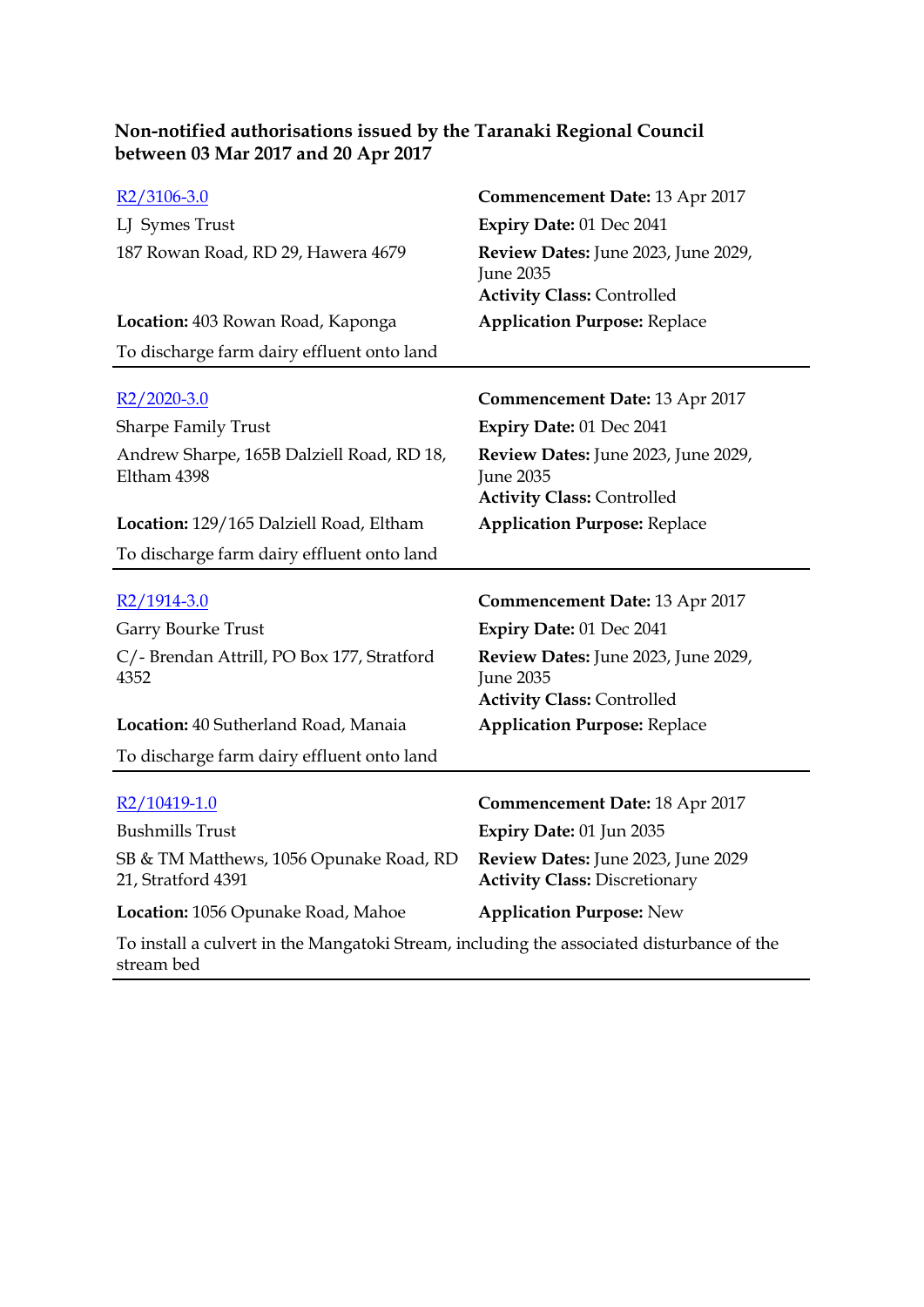| Non-notified authorisations issued by the Taranaki Regional Council |  |  |
|---------------------------------------------------------------------|--|--|
| between 03 Mar 2017 and 20 Apr 2017                                 |  |  |
| $\frac{1}{2}$                                                       |  |  |

| Palmerdell Trust                         | <b>Expiry Dat</b>          |
|------------------------------------------|----------------------------|
| NL & KS Bailey, 1303 Palmer Road, RD 21, | <b>Review Da</b>           |
| Stratford 4391                           | June 2023,                 |
|                                          | $\Lambda$ ativity $\Gamma$ |

**Location:** 1910 Opunake Road, Mahoe **Application Purpose:** Replace

## R2/1953-3.0 **Commencement Date:** 18 Apr 2017 Palmerdell Trust **Expiry Date:** 01 Dec 2029 **Review Dates:** June 2019, June 2021, June 2023, June 2025, June 2027 **Activity Class:** Controlled

To discharge farm dairy effluent:

• onto land and, after treatment in an oxidation pond system into an unnamed tributary of the Mangatoki Stream if the land disposal area is unsuitable for effluent disposal; and • until 1 June 2018 to discharge farm dairy effluent after treatment in an oxidation pond system into an unnamed tributary of the Mangatoki Stream

Waste Remediation Services Limited **Expiry Date:** 01 Jun 2034

**Location:** Lower Manutahi Road, Manutahi (Property owner: Waikaikai Farms Limited)

R2/5956-2.0 **Commencement Date:** 19 Apr 2017

PO Box 7150, New Plymouth 4341 **Review Dates:** Annually for three years and then every three years thereafter **Activity Class:** Discretionary

**Application Purpose:** Replace

To discharge drilling wastes from hydrocarbon exploration and production activities, oily wastes from wellsites, and contaminated soil onto and into land via landfarming

| $R2/2023-3.0$                                                                                                                                                       | Commencement Date: 20 Apr 2017                                                        |  |
|---------------------------------------------------------------------------------------------------------------------------------------------------------------------|---------------------------------------------------------------------------------------|--|
| AG & LC Hofmans Family Trust                                                                                                                                        | Expiry Date: 01 Dec 2041                                                              |  |
| AG & LC Hofmans, 170 Upper Stuart Road,<br>RD 13, Hawera 4673                                                                                                       | Review Dates: June 2023, June 2029,<br>June 2035<br><b>Activity Class: Controlled</b> |  |
| Location: 170 Upper Stuart Road, Eltham                                                                                                                             | <b>Application Purpose: Replace</b>                                                   |  |
| To discharge farm dairy effluent onto land, and until 1 June 2019 after treatment in an<br>oxidation pond system into an unnamed tributary of the Waingongoro River |                                                                                       |  |
| R2/1976-3.0                                                                                                                                                         | <b>Commencement Date: 20 Apr 2017</b>                                                 |  |
| Taranaki Community Rugby Trust                                                                                                                                      | <b>Expiry Date: 01 Dec 2041</b>                                                       |  |
| C/- Brendan Attrill, PO Box 177, Stratford<br>4352                                                                                                                  | Review Dates: June 2023, June 2029,<br><b>June 2035</b>                               |  |

To discharge farm dairy effluent onto land

# **Activity Class:** Controlled

**Location:** 191 Lower Inaha Road, Manaia **Application Purpose:** Replace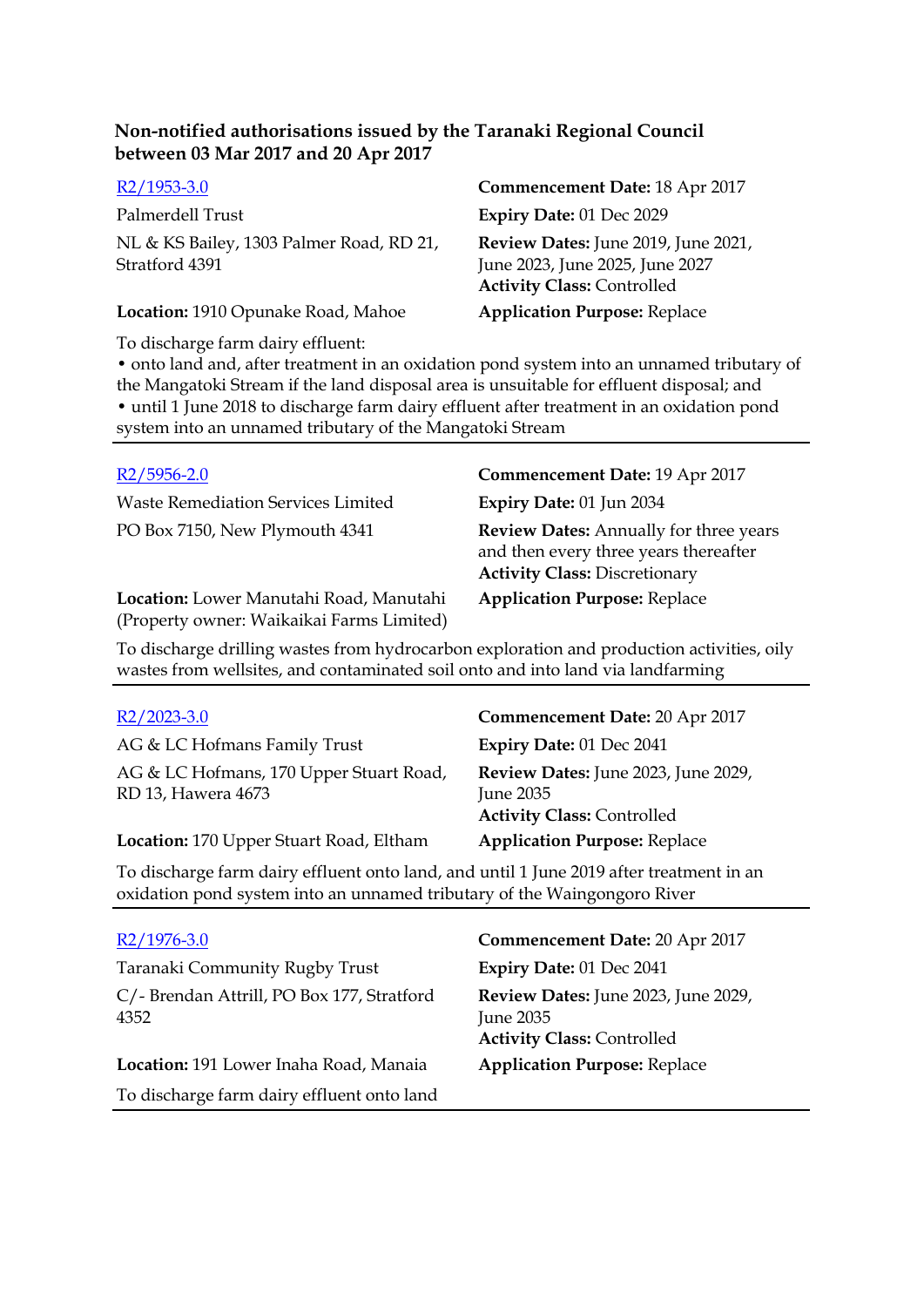| $R2/0706-3.0$                                                                                                     | Commencement Date: 20 Apr 2017                                                        |
|-------------------------------------------------------------------------------------------------------------------|---------------------------------------------------------------------------------------|
| J & C Hutterd Family Trust Partnership                                                                            | Expiry Date: 01 Dec 2041                                                              |
| 326 Finnerty Road, RD 21, Stratford 4391                                                                          | Review Dates: June 2023, June 2029,<br>June 2035<br><b>Activity Class: Controlled</b> |
| Location: 326 Finnerty Road, Stratford                                                                            | <b>Application Purpose: Replace</b>                                                   |
| The distribution of the distance of the second contribution of the distribution of the contribution of the second |                                                                                       |

To discharge farm dairy effluent onto land, and until 1 June 2020 after treatment in an oxidation pond system into an unnamed tributary of the Waingongoro River